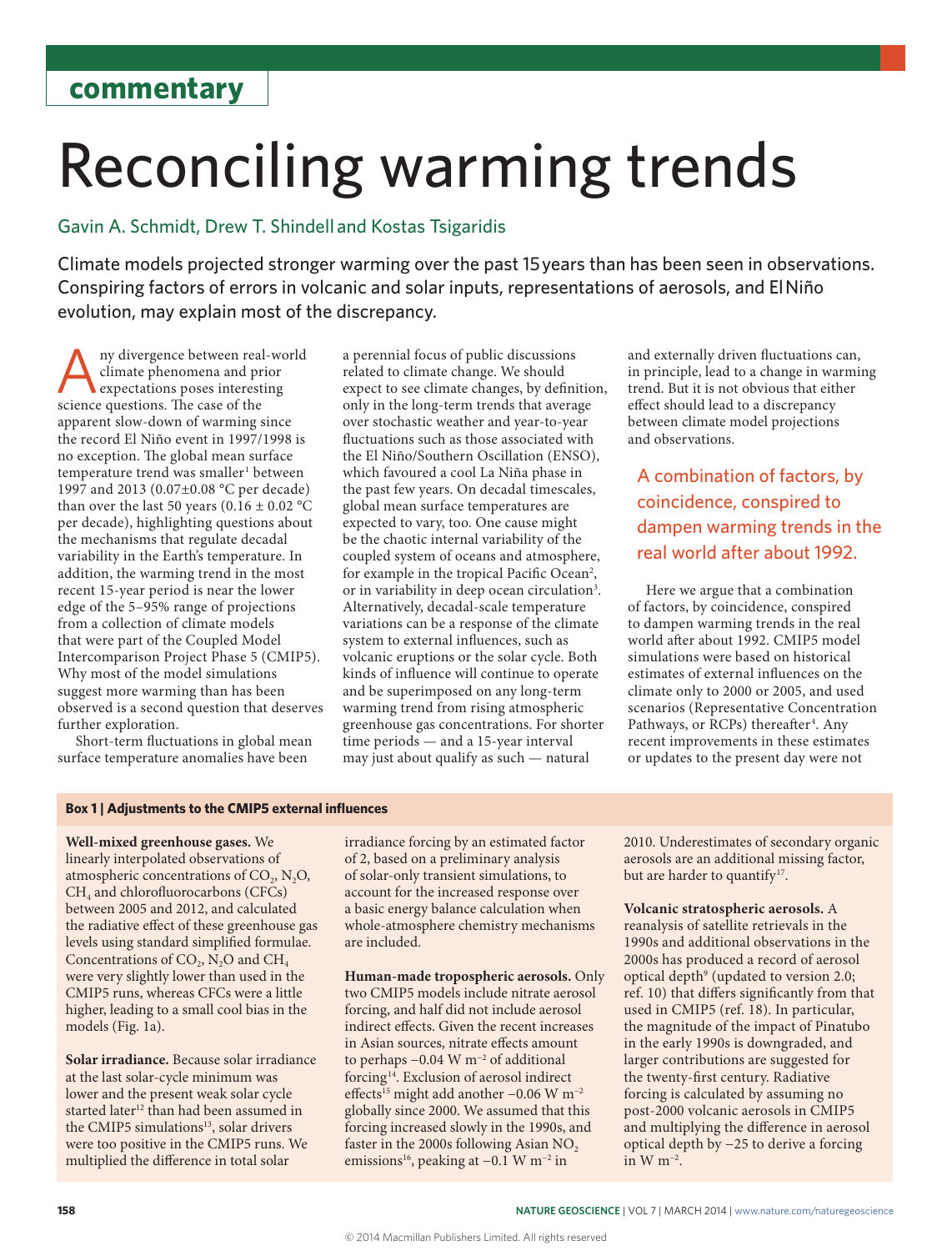taken into account in these simulations. Specifically, the influence of volcanic eruptions, aerosols in the atmosphere and solar activity all took unexpected turns over the 2000s. The climate model simulations, effectively, were run with the assumption that conditions were broadly going to continue along established trajectories. Additionally, the exact phasing of any natural fluctuations will not be captured in any specific model.

#### **Updated estimates of climate drivers**

To test this hypothesis, we have collated up-to-date information on volcanic aerosol concentrations, solar activity and wellmixed greenhouse gases in the 1990s and 2000s (Box 1). These updates include both newly observed data and also reanalyses of earlier 1990s data on volcanic aerosols based on improved satellite retrievals. Comparing the updated information with the data used in the CMIP5 climate model simulations (Fig. 1a) suggests that in the mid-1990s, cooling factors were overestimated (largely an effect of an overestimate of the stratospheric aerosol optical depth in the wake of the Mount Pinatubo eruption), making the models cooler than the real world. Conversely, in the 2000s, multiple cooling factors were underestimated, so the real world would be expected to have been cooler than in the models.

We estimate how simulated global mean surface temperature would have been different in the CMIP5 runs if two effects had been included: first, if ENSO in each model had been in phase with observations, and second, if the ensemble mean were adjusted using results from a simple impulse-response model<sup>5</sup> with our updated information on external drivers (Fig. 1b). We find that this procedure reduces the differences between observed and simulated temperatures by a factor of 3. We conclude that the coincident underestimates of cooling factors in the 2000s — that is, of volcanic aerosols, solar irradiance and effects of humanmade aerosols — have combined to bias the model ensemble. According to this estimate, about a third of the difference between simulated and observed trends (in the GISTEMP analysis<sup>6</sup>) between 1997 to 2013 is a result of underestimated volcanic emissions; about one-seventh of the discrepancy comes from overestimates of solar activity and differences in ENSO phasing between climate models and the real world; and just under a quarter could be related to human-made aerosols. These estimates leave only a small residual between models and observations that



**Figure 1 |** Updated external influences on climate and their impact on the CMIP5 model runs. **a**, The latest reconstructions of optical depth for volcanic aerosols<sup>9,10</sup> from the Mount Pinatubo eruption in 1991 suggest that the cooling effect of the eruption (1991–1993) was overestimated in the CMIP5 runs, making the simulated temperatures too cool. From about 1998 onwards, however, the cooling effects of solar activity (red), human-made tropospheric aerosols (green) and volcanic eruptions (pink) were all underestimated. WMGHG, well-mixed greenhouse gases. **b**, Global mean surface temperature anomalies, with respect to 1980–1999, in the CMIP5 ensemble (mean: solid blue line; pale blue shading: 5–95% spread of simulations) on average exceeded two independent reconstructions from observations (GISTEMP Land–Ocean Temperature Index (LOTI)6, solid red; HadCRUT4 with spatial infilling7 , dashed red) from about 1998. Adjusting for the phase of ENSO by regressing the observed temperature against the ENSO index<sup>11</sup> adds interannual variability to the CMIP5 ensemble mean (dashed blue), and adjusting for updated external influences as in **a** further reduces the discrepancy between model and data from 1998 (black). The adjusted ensemble spread (dashed grey) clearly shows the decadal impact of the updated drivers. As an aside, we note that although it is convenient to use the CMIP5 ensemble to assess expected spreads in possible trends, the ensemble is not a true probabilistic sample.

can be easily accounted for by internal variability unrelated to ENSO, or to any further misspecifications of external influences. In comparison to an alternative

temperature analysis<sup>7</sup> the observed trend matches the adjusted simulated temperature increase even more closely (Fig. 1b).